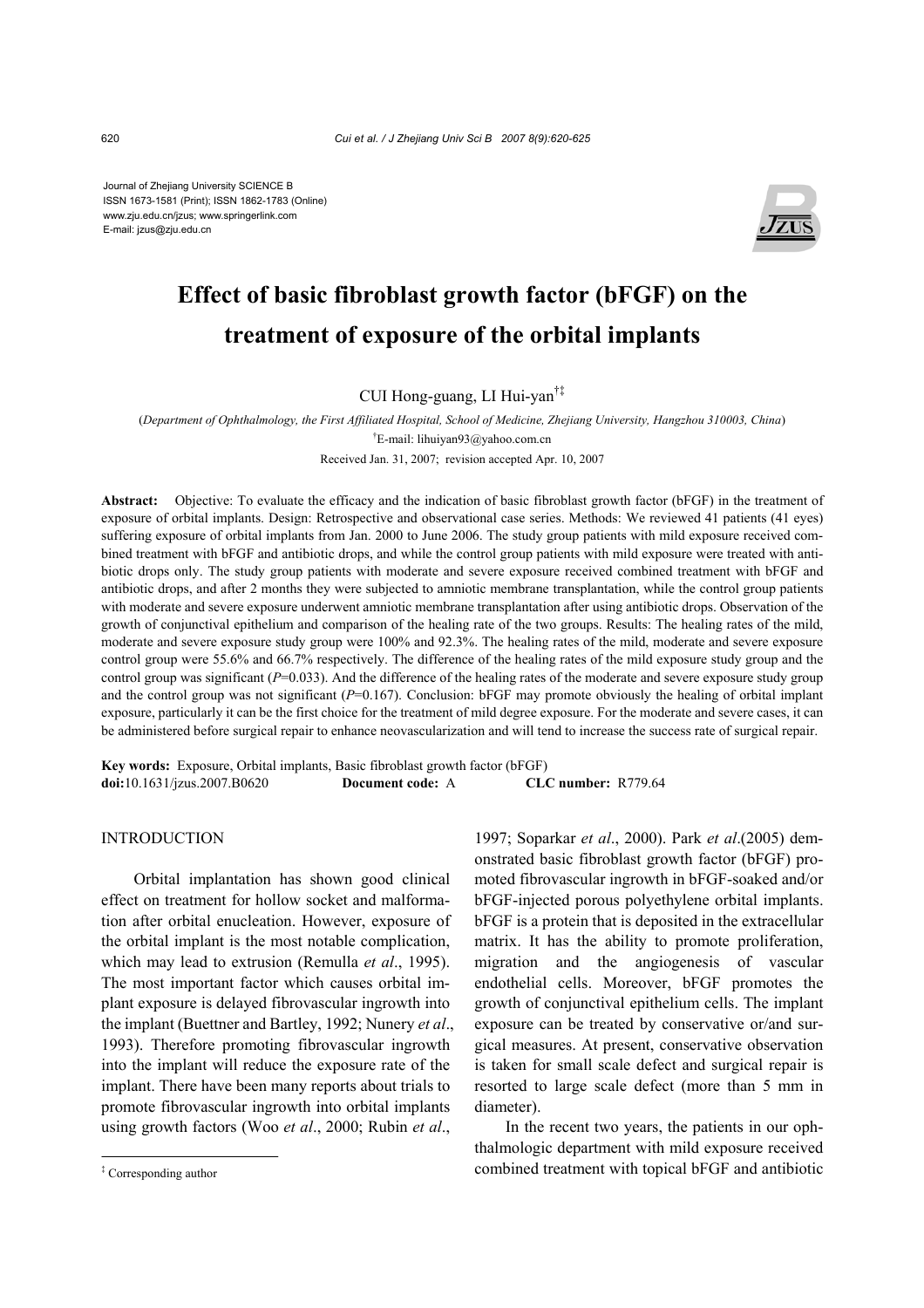drops, while the patients with moderate and severe exposure received the same combined treatment followed by amniotic membrane transplantation in two months. However, the patients with implant exposure did not receive the treatment with bFGF but with antibiotic drops or amniotic membrane transplantation 2 years ago. In order to evaluate the efficacy of bFGF for treatment of exposure of the orbital implants, in this retrospective study we compare the patients who received combined treatment with the patients without the application of bFGF.

## MATERIALS AND METHODS

#### **Patients**

From Jan. 2000 to June 2006, we reviewed 41 patients (41 eyes) who suffering exposure of orbital implants in our eye center. Conjunctival defects for a scale of less than 5 mm,  $5 \sim 10$  mm (including 10 mm) and more than 10 mm in diameter are defined as mild, moderate and severe levels respectively. The cases are divided into study and control groups. The patients with mild exposure in study group received the combined treatment with topical bFGF and antibiotic drops and the patients with moderate and severe exposure in study group were given amniotic membrane transplantation after using topical bFGF and antibiotic drops for 2 months in recent 2 years. While the patients with mild exposure in control group were just treated with antibiotic drops and the patients with moderate and severe exposure in control group were subjected to amniotic membrane transplantation after using antibiotic drops 2 years ago. The study group with 15 males and 8 females aged 32~67 years, including 10, 9 and 4 eyes at mild, moderate and severe (Fig.1) levels respectively, which occurred from 2 weeks to 5 months after implantation and were composed of 9 hydroxyapatite (HA) implants (integrated orbital implants, San Diego, California, USA), 12 Medpor implants (Proex, USA) and 2 bioceramic implants (Guangze Corporation, Shanghai, China); the control group with 11 males and 7 females aged 16~63 years, included 9, 6 and 3 eyes at mild, moderate and severe level respectively, which occurred from 2 to 4 months after implantation and were composed of 7 HA implants and 11 Medpor implants (Tables 1 and 2).

|                        |                 | Study group    | Control group  |
|------------------------|-----------------|----------------|----------------|
| Total number           |                 | 23             | 18             |
|                        | Gender Female   | 8              | 7              |
|                        | Male            | 15             | 11             |
| Age                    | $<$ 20 years    | $\mathbf{0}$   | 1              |
|                        | $20 - 50$ years | 19             | 15             |
|                        | $>50$ years     | $\overline{4}$ | $\overline{2}$ |
| Enucleation indication |                 |                |                |
| Painful blind eye      |                 | 6              | 7              |
| Ruptured globe         |                 | 14             | 9              |
| Endophthalmitis        |                 | $\overline{2}$ | 1              |
| Malignant tumor        |                 | $\mathbf{1}$   | 1              |
| Implant material       |                 |                |                |
| <b>HA</b>              |                 | 9              | 7              |
| Medpor                 |                 | 12             | 11             |
| Bioceramic             |                 | $\overline{2}$ | $\mathbf{0}$   |
| Implant size           |                 |                |                |
| $18 \text{ mm}$        |                 | $\overline{2}$ | 1              |
| $20 \text{ mm}$        |                 | 5              | $\overline{2}$ |
| $22 \text{ mm}$        |                 | 16             | 15             |

**Table 2 The occurring time and degree of the implant exposure**

|                     | Study group | Control group |
|---------------------|-------------|---------------|
| Exposure time after |             |               |
| implantation        |             |               |
| $2~4$ weeks         | 3           | 1             |
| $1\sim$ 2 months    | 12          | 11            |
| $2\sim$ 4 months    | 7           | 6             |
| $>4$ months         | 1           | 0             |
| Exposure degree     |             |               |
| Mild                | 10          | 9             |
| Moderate            | 9           | 6             |
| Severe              |             | 3             |

### **Materials**

The bFGF drops (12000 AU/5 ml) were manufactured by Dongda Biologic Pharmacy Company, Zhuhai, China.

Preparation and preservation of human amniotic membrane: informed consent was obtained and the donor was screened to exclude risk of transmissible infections such as human immunodeficiency virus (HIV), hepatitis B virus, hepatitis C virus, chlamydia, cytomegalovirus and Treponema pallidum infections. The placenta was dipped in a 1600 U/ml solution of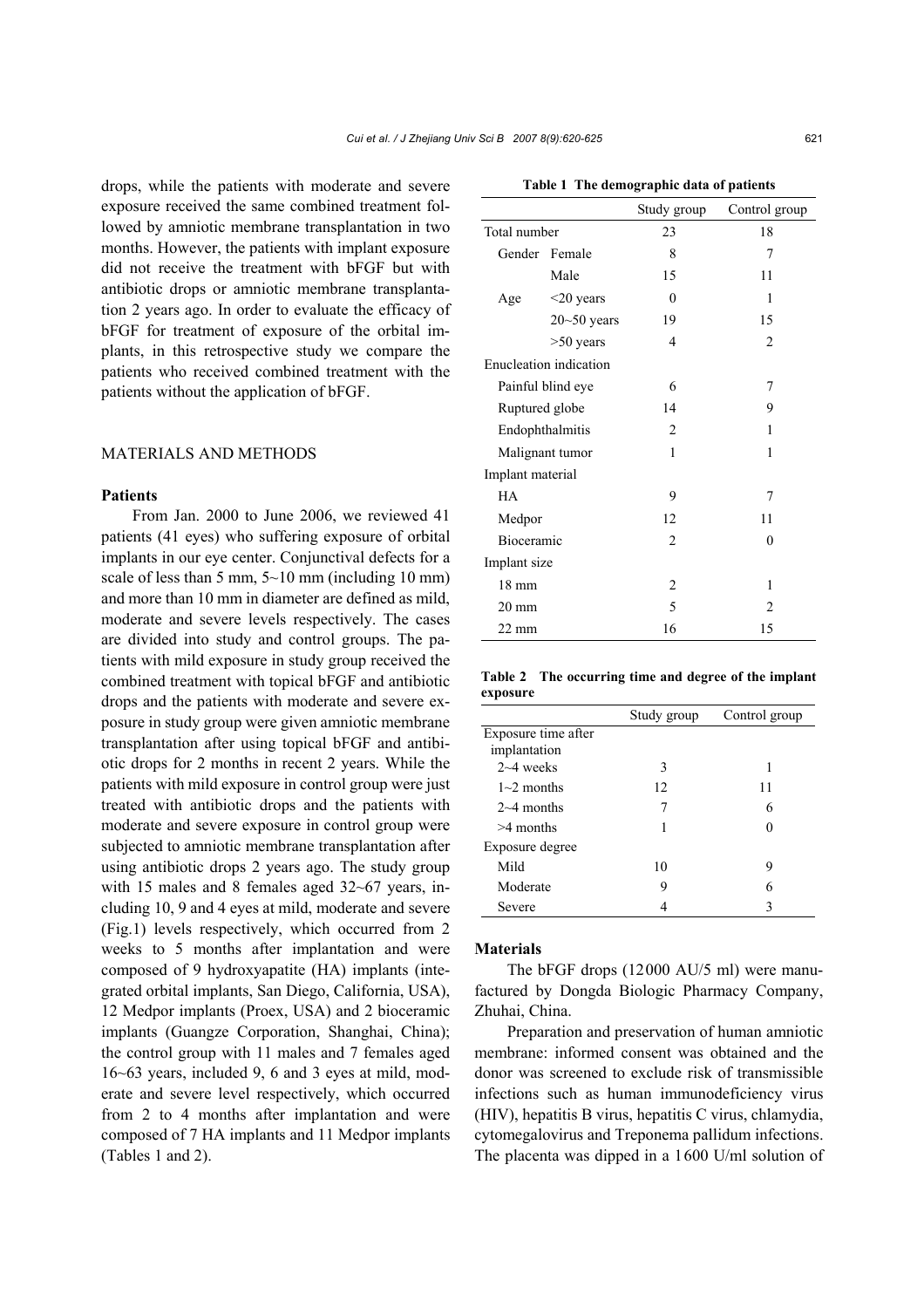gentamicin for 15 min after being washed with normal saline. Then amniotic membrane was separated with chorion and dipped in balance solution for 5 min. With the epithelial surface up, the amniotic membrane was pruned into 4 cm $\times$ 5 cm and 3 cm $\times$ 4 cm pieces without folds or tears, and then dehydrated in pure glycerol for 24 h. Later the amniotic membrane was transferred for storage in another bottle of pure glycerol at 4 °C. At the time of transplantation, the amniotic membrane was washed by normal saline and kept in a 300 U/ml solution of gentamicin for 30 min for reversion.

#### **Methods**

Topical antibiotic drops were administered for all cases in the same way. For the study group, we added topical bFGF drops 6 times per day, one drop at a time. For the moderate and severe cases in study group, we performed operations to repair the exposure of orbital implants with prepared amniotic membrane 2 months later. For the control group, mild cases received topical antibiotic drops only and moderate and severe cases received the same amniotic membrane transplantation after using topical antibiotic drops for 1 week.

After topical infiltration anesthesia, the conjunctiva was undermined circumferentially from the Tenon's layer around the area of the exposure. An amniotic membrane graft measuring 20% more than the conjunctiva defect area was fashioned to overlap the Tenon's layer. The graft was placed onto the surface of the implant and the edges of the graft were inserted between the Tenon's capsule and conjunctiva. The epithelial surface of the amnion was positioned toward the conjunctiva. The amniotic membrane was sutured to the Tenon's layer with 10-0 nylon sutures. The conjunctiva was then closed over the amniotic membrane with 10-0 nylon sutures (Fig.2). After removing residual air and fluid, antibiotic ointment was applied, followed by an eye patch.

All patients in both groups received the same postoperative medication regimen, beginning with systemic antibiotics, dexamethasone and a sterile dressing for 3 d. Later, all patients received topical antibiotic drops 4 times per day. A follow-up examination with slit lamp microscope and fluorescein dyeing to observe conjunctival epithelium once a week for 12 weeks was made.

#### **Statistical analysis**

Statistical analysis was performed using SPSS 13.0 software (SPSS Inc., Chicago, USA). Age and scale of exposure variables were compared through the *t*-test. The constituent ratio of different types of implants between the study group and control group were compared through the chi square test. The healing rate of the two groups was compared by the Fisher exact test.

#### RESULTS

The average age of the study group and control group was  $(41.83 \pm 7.96)$  and  $(39.39 \pm 10.56)$  years respectively without statistical difference (*t*=2.02, *P*=0.40). The average scale of exposure before intervention in the two groups was (7.83±4.44) and (7.50±4.58) mm in diameter respectively without statistical difference (*t*=2.02, *P*=0.62). The constituent ratio of different types of implants between the two groups showed no statistical difference  $(\chi^2=1.709)$ , *P*=0.425).

The renascent conjunctival epithelium in the mild cases was observed on the edge of the defect one week after treatment in the study group. It grew centripetally at about  $0.5 \sim 1.5$  mm per week and all 10 mild cases healed completely during the period of follow-up observation. While 4 cases of mild exposure in the control group appeared as rolling inside growth of the renascent conjunctival epithelium and enlargement of the defect, which was repaired by surgery at last. The healing rate of the study group and control group for mild cases (Table 3) was 100% and 55.6% respectively with statistical difference (*P*=0.033).

The centripetal growth of the renascent conjunctival epithelium of about 0.5~3 mm was observed 2 weeks after treatment with bFGF (Fig.3) and renascent granulation tissue was observed on the surface of implants at 7~8 weeks after treatment for the moderate and severe cases in the study group. After the amniotic membrane repair surgery, only a case of dissolving transplanted amniotic membrane and failure of the conjunctival epithelium healing occurred. The area over the exposed implant was completely conjunctivalised in the other cases (Fig.4). While 3 of the 9 moderate and severe cases in the control group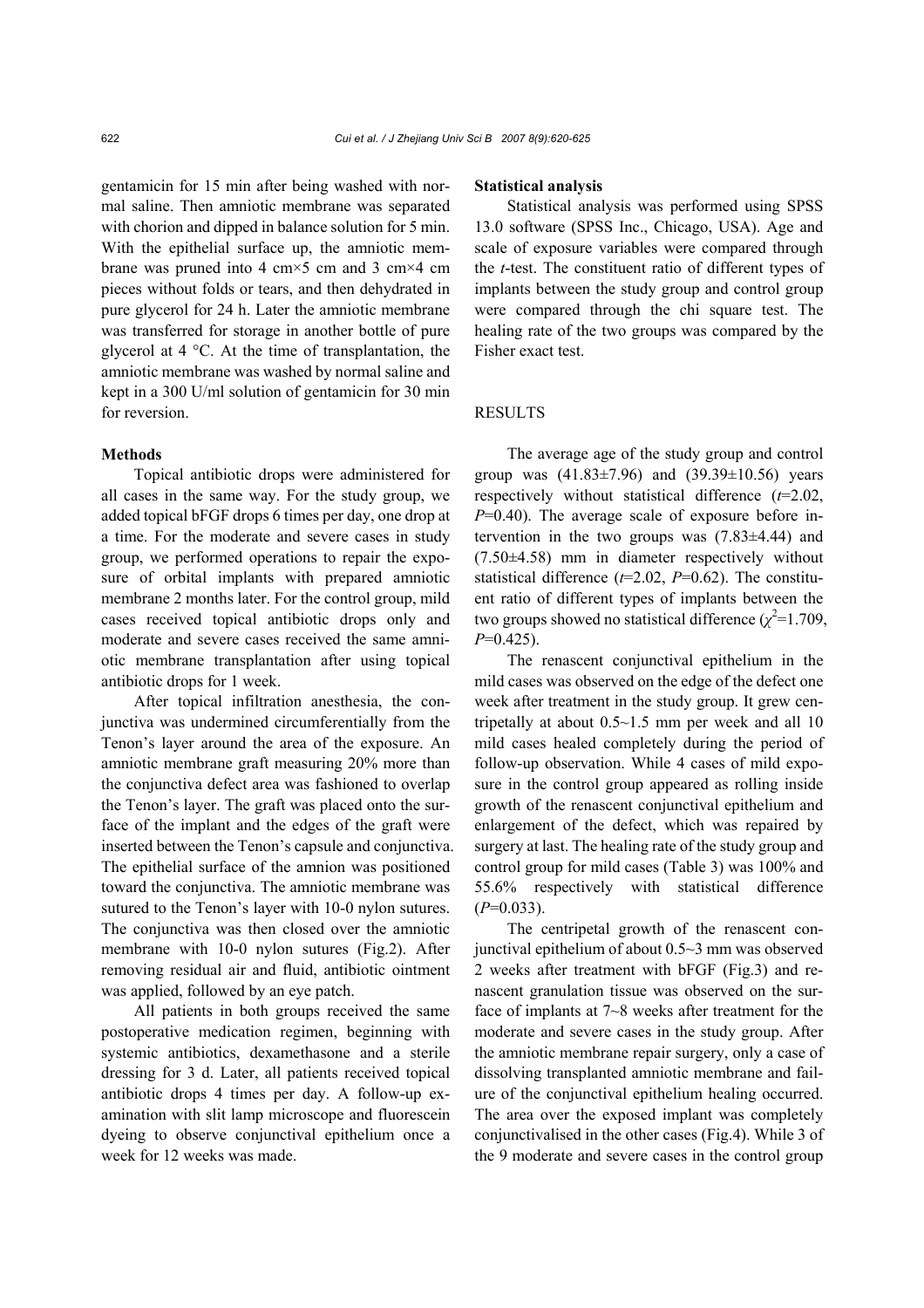showed dissolvation of the transplanted amniotic membrane and enlargement of the defect during 12 weeks. The healing rate of the study and control group for moderate and severe cases (Table 3) was 92.3% and 66.7% respectively with no statistical difference  $(P=0.167)$ .

**Table 3 The comparison of healing rate (%) between the study group and the control group**

| Exposure degree                   |            | Study group Control group |       |
|-----------------------------------|------------|---------------------------|-------|
| Mild                              | 100(10/10) | 55.6 (5/9)                | 0.033 |
| Moderate and severe $92.3(12/13)$ |            | 66.7(6/9)                 | 0.167 |



**Fig.1 The pre-treated figure of severe implant exposure**



**Fig.2 The graft was placed onto the surface of the implant and the edges of the graft was inserted between the Tenon's capsule and conjunctiva. The epithelial surface of the amnion was positioned toward the conjunctiva. The amniotic membrane was sutured to the Tenon's layer with 10-0 nylon sutures** 



**Fig.3 The growth distance of the conjunctival epithelium 2 weeks after the treatment with bFGF** 



**Fig.4 Healed postoperative appearance of the same patient with longer follow-up of Fig.3. The area over the exposed Medpor was completely conjunctivalised** 

## DISCUSSION AND CONCLUSION

Porous orbital implants have advantages of excellent motility and biocompatibility, low incidence of exposure, displacement and foreign body reaction. Fibrovascular ingrowth of the implant offers excellent movement and prevents infection, exposure and displacement. Recently, porous orbital implants are the most commonly used orbital implant material. In spite of improvement in surgical technic and implant material, exposure of the implants is still the most notable complication at incidence rate of 1%~21.6% (Oestreicher *et al*., 1997; Shields *et al*., 1994). Exposure is initially treated conservatively. If exposure persists and the defect diameter is more than 5 mm, surgical treatment is indicated, including use of different materials, such as scleral patch grafts, bucca or lip mucosa, or dermis fat grafts (Tawfik *et al*., 2005; Sagoo and Olver, 2004). However, the problems of secondary contraction and survival exist. Lee-Wing (2003)reported amniotic membrane may be useful for the treatment of HA orbital implant exposures. Our previous research confirmed that preserved amniotic membrane transplantation for reconstruction of conjunctival sac combined with orbital implantation is safe and effective in degree I and degree II conjunctival sac constriction (Cui *et al*., 2005). The basement membrane of amniotic membrane, which contains almost the same components and structure as the conjunctiva, can promote the migration of the epithelial cell centripetally around the defect, differentiate, and then cover the surface completely. Despite its peculiar advantage, repair of exposure using amniotic membrane may fail sometimes, as a result of incomplete fibrovascular ingrowth of the implants. Yang and Wang (2005) reported that the success rate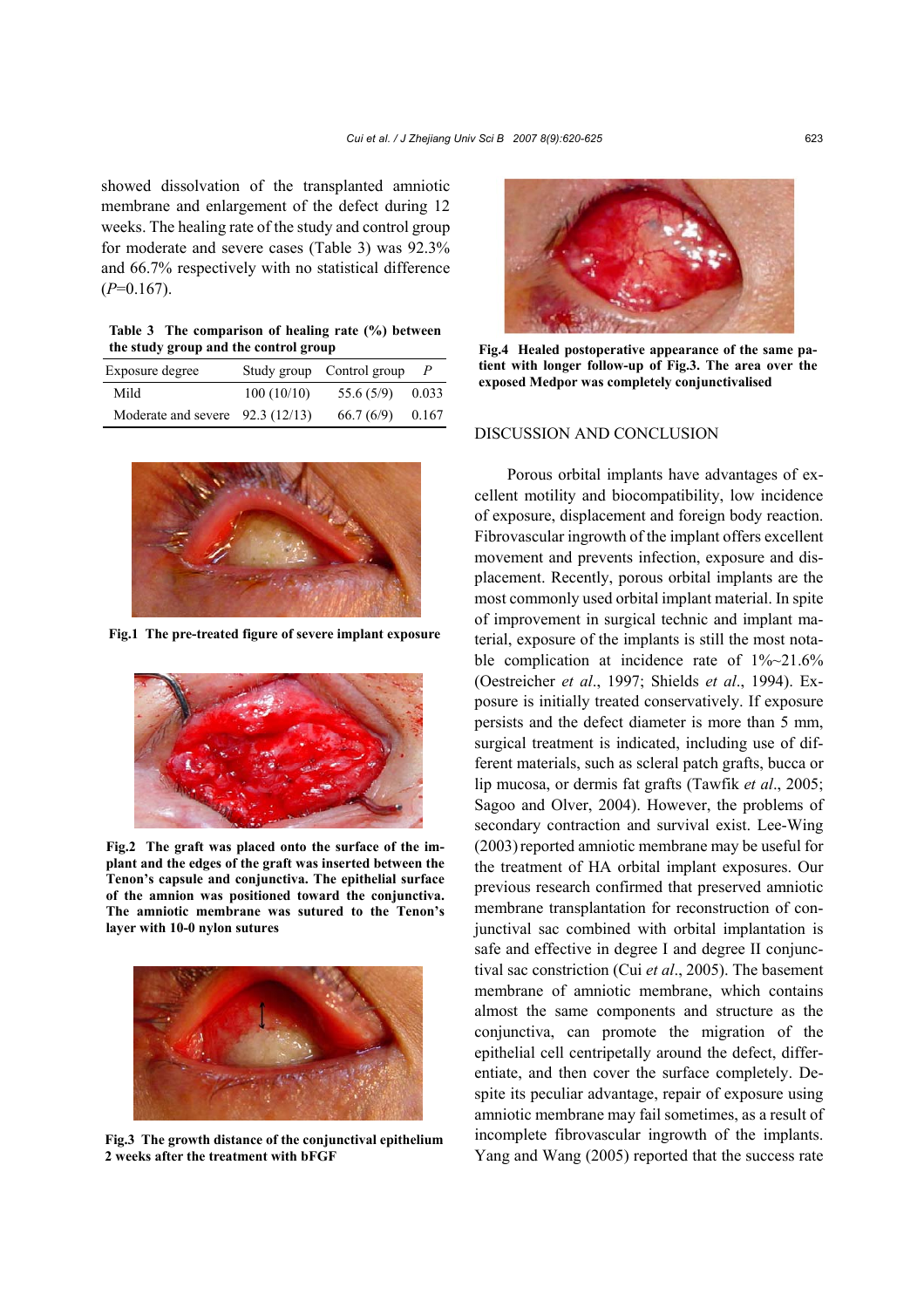of amniotic membrane transplantation for implant exposure is 82.6%.

Many factors are thought to cause orbital implant exposure (Custer and Trinkaus, 2007), but much evidence supports that delayed fibrovascular ingrowth into the porous orbital implant is the most important factor. Goldberg and Holds (1992) found that there was no fibrovascular ingrowth at the anterior pole when the anterior pole of the implant was exposed, and concluded that more fibrovascular ingrowth into implants will lead to less exposure of the implants. bFGF composed of 146 amino acids is a kind of multifunctional cytokine, which can enhance the differentiation, proliferation, migration and chemotaxis of vascular endothelial cells. Yang *et al*.(1997) confirmed bFGF can induce the neovascularization of cornea and Li *et al*.(1998) confirmed bFGF can promote the reparation of the epithelium of the alkali-injured cornea. Nicaeus *et al*.(1996) reported that bFGF can accelerate the growth of endothelial cells into HA orbital implants. In our research, renascent conjunctival tissue was observed on the edge of the defect at a week after combined treatment with topical bFGF and continued to grow centripetally. The mild cases in the study group finished healing completely during the follow-up 12 weeks observation, which showed statistical difference from the control group. It can be concluded that bFGF can promote the repair of implant exposure through enhancing the growth of conjunctival epithelium. The rolling inside growth of conjunctival epithelium in the control group may be attributed to inhibition at the contact side of the conjunctival epithelium, or insufficient fibrovascular ingrowth of the implants. Although there is no statistical difference for healing rate of moderate and severe cases in the two groups, the study group showed relatively higher healing rate than the control group. In addition, we can observe that neovascularization emerged centripetally on the surface of implants after combined treatment with topical bFGF before the surgical repair in the study group. It suggests that bFGF can enhance the neovascularization of the implants, and provide a good basis for the growth of conjunctival epithelium and improve the conditions for surgical repair.

In conclusion, bFGF can promote obviously the healing of exposure of the orbital implants. Especially for the mild cases, it can be the first choice. For the

moderate and severe cases, it can be administered before surgical repair to enhance neovascularization and increase success rate of surgical repair.

#### **References**

- Buettner, H., Bartley, G.B., 1992. Tissue breakdown and exposure associated with orbital hydroxyapatite implants. *Am. J. Ophthalmol.*, **113**(6):669-673.
- Cui, H.G., Chen, Y.H., Li, H.Y., 2005. Clinical effect of amniotic membrane transplantation for reconstruction of conjunctival sac combined with orbital implantation. *Zhonghua Yan Ke Za Zhi*, **41**(11):1005-1008 (in Chinese).
- Custer, P.L., Trinkaus, K.M., 2007. Porous implant exposure: incidence, management, and morbidity. *Ophthalmic Plast. Reconstr. Surg.*, **23**(1):1-7. [doi:10.1097/01.iop.000024 9432.18688.ee]
- Goldberg, R.A., Holds, J.B., 1992. Exposed hydroxyapatite orbital implants: report of six cases. *Ophthalmology*, **99**(5):831-836.
- Lee-Wing, M.W., 2003. Amniotic membrane for repair of exposed hydroxyapatite orbital implant. *Ophthalmic Plast. Reconstr. Surg*., **19**(5):401-402. [doi:10.1097/01. IOP.0000087029.00333.C2]
- Li, Y.P., Lin, J.X., Tang, Z.H., Liang, D., Fang, H.Z., Zhou, S.S., Feng, G.G., Yi, Y.Z., 1998. The experimental studies of the epithelial healing of cornea in the alkali-injure rabbit eye promoted by recombinant basic fibroblast growth factor. *Yan Wai Shang Zhi Ye Yan Bing Za Zhi*, **20**(5):403-404 (in Chinese).
- Nicaeus, T.E., Tolention, M.J., Adamis, A.P., Rubin, P.A., 1996. Sucralfate and basic fibroblast growth factor promote endothelial cell proliferation around porous alloplastic implants in vitro. *Ophthalmic Plast. Reconstr. Surg.*, **12**(2):235-239.
- Nunery, W.R., Heinz, G.W., Bonnin, J.M., Martin, R.T., Cepela, M.A., 1993. Exposure rate of hydroxyapatite spheres in the anophthalmic socket: histopathologic correlation and comparison with silicone sphere implants. *Ophthalmic Plast. Reconstr. Surg.*, **9**(2):96-104.
- Oestreicher, J.H., Liu, E., Berkowitz, M., 1997. Complications of hydroxyapatite orbital implants. *Ophthalmology*, **104**(2):324-329.
- Park, W.C., Han, S.K., Kim, N.J., Chung, T.Y., Khwarq, S.I., 2005. Effect of basic fibroblast growth factor on fibrovascular ingrowth into porous polyethylene anophthalmic socket implants. *Korean J. Ophthalmol.*, **19**(1):1-8.
- Remulla, H.D., Rubin, P.A., Shore, J.W., Sutula, F.C., Townsend, D.J., Woog, J.J., Jahrling, K.V., 1995. Complications of porous spherical orbital implants. *Ophthalmology*, **102**(4):586-593.
- Rubin, P.A., Nicaeus, T.E., Warner, M.A., Remulla, H.D., 1997. Effect of sucralfate and basic fibroblast growth factor on fibrovascular ingrowth into hydroxyapatite and